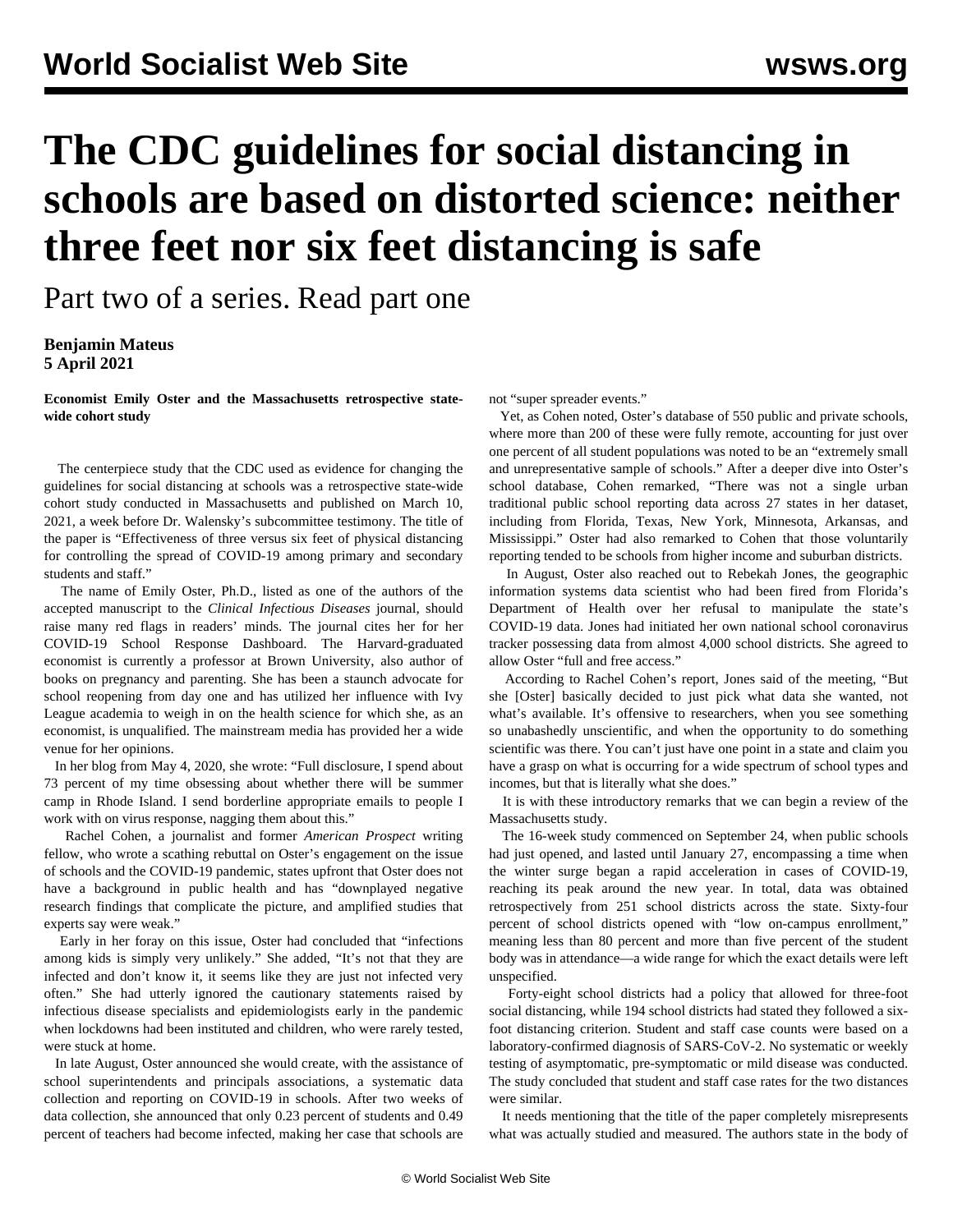their manuscript that they were evaluating "the impact of three feet versus six feet of physical distancing *policies* in school settings." In fact, they could not ascertain if schools abided by or enforced such policies. As the Salt Lake County, Utah, study revealed, despite mandating a six-foot physical distancing, desks were on average three feet apart. Yet, the casual reader would assume actual distances were being evaluated.

 Knowing that they would be held accountable for this sleight of hand, the authors wrote, "However, it is unlikely that cases were differentially missed in districts with three versus six feet, mitigating the impact of this limitation on our main study finding. … We also did not have detailed contact tracing data available, and so we were not able to determine if cases in students were due to transmissions that happened within the school environment or independent introductions from cases acquired in the community."

 They go on to add further non-sequiturs. "It is possible that districts that officially allowed three feet or more of distancing between students ultimately succeed in attaining more distance between students, and our methods were only able to capture official policy, not the real-world implementation of the policy." One could turn this sentence around by restating, "It is possible that districts that officially allowed *six feet* or more of distance between students ultimately *failed*," and still be completely valid. In support of the alternative conclusion, one must only turn to the Salt Lake County, Utah study mentioned above.

 That the paper passed the reviewers with such assertions—which had significant implications for national school policy—is incredible and reeks of political considerations that run rampant through the paper. The study is being used to justify the reopening of schools at full capacity in-person instruction, meaning the bioburden of disease spreading throughout schools will be much higher. Glaringly, as it has come to be understood, the spread of disease indoors is through aerosol transmission, meaning that neither three nor six feet can be considered safe.

 In this regard, probably the most crucial finding that Dr. Walensky failed to disclose in her congressional testimony was that during the study period, the incidence of cases among students and staff was "highly correlated with community rates." In other words, cases in schools were climbing along with those in the community, regardless of ascribing to a three-foot or six-foot policy. As the table borrowed from the Massachusetts study shows, rates rose by eight- to 18-fold, essentially negating their safety conclusions. Both three feet and six feet were unsafe!

 Yet, once more, they attempt to dismiss these essential findings by asserting an unproven counterfactual. They wrote: "The finding of the strong correlation between community incidence and incidence in schools does, not, however, imply that there is increased transmission in schools when community disease prevalence is high, nor community metrics should dictate school opening/closing policies." By their admission, cited above, no surveillance or contact tracing was done to appreciate the relationship between school and community incidences.

## **Conclusion: The SARS-CoV-2 virus, schools, children and community transmission**

 The cited studies lack sufficient evidentiary weight to make any meaningful conclusions about the claim schools are safe for reopening. The authors go on to dig their own graves when they write: "During the study period, active surveillance programs were rare, and thus we were not able to identify asymptomatic cases that may have resulted from in school transmission, or to measure the effectiveness of this intervention as a tool for controlling SARS-CoV-2 spread in school settings. Additionally, we were not able to measure the impact of physical distancing stratified by school type or age group."

 On the contrary, they have shown that social distancing policies are challenging to enforce, and the inevitable slippage leads to a rise in cases both within schools and in the community with which they are inextricably connected. It also highlights the critical need for a prospective national surveillance initiative to determine the relationship between schools and communities during the pandemic. There has also grown a compelling need to revamp schools' material conditions to assure air ventilation capacity at schools is optimized to provide a safe environment for students and staff.

 On March 5, 2021, around the time the CDC was promoting the reduction of physical distancing requirements in schools, the agency published a small and barely mentioned [study](https://www.cdc.gov/mmwr/volumes/70/wr/mm7009a4.htm?s_cid=mm7009a4_w) looking at the presence of antibodies (seroprevalence) among children and adolescents in Mississippi from May to September of 2020.

 The number of COVID-19 cases reported in this age group had reached 8,993 by August 31, 2020. PCR testing was carried out to detect and confirm infection.

 The study found, based on blood tests drawn from a random sampling of the child and adolescent population, seroprevalence had risen from 2.5 percent to 16.3 percent during the study period. These seroprevalence estimates placed the number of individuals infected in this age group at 113,842, with a confidence interval of 90,096 to 153,652. This means the actual rate was 11 to 18 times higher than what symptomatic testing had found.

 A [study](https://www.medrxiv.org/content/10.1101/2021.01.28.21250466v1) conducted in Virginia, published to the medRxiv.org preprint server for health sciences on January 31, 2021, looked at the number of children infected with COVID-19. Over 10 weeks during the first half of the pandemic, researchers found that children had antibodies to the coronavirus at twice the adults' rate. More than 65 percent never showed any symptoms. Dr. Rebecca Levorson, Division Director of Pediatric Infectious Diseases at Inova Children's Hospital, said, "I think children have been a silent bearer of infection. They have more mild symptoms so they may not go and get tested because they don't have a high-grade fever. So, we just really didn't know that children had COVID to such an extent."

 Yet, the implications of the CDC's Mississippi study and others were never raised by the director or congressional representatives during the March 17 hearing, when there was ample time to let all of the science weigh in on the issue of school reopening.

 In a recent Independent Scientific Advocacy Group (ISAG) [webinar](https://www.isagcovid19.org/) discussing a "better way forward toward the elimination of COVID-19," Dr. Deepti Gurdasani, a clinical epidemiologist and statistical geneticist at the Queen Mary University of London, highlighted data from the Office of National Statistics that conducted regional surveillance every two weeks throughout the pandemic in England.

 The data clearly shows that the primary, secondary and college trends dominate in the decline and rise with school closures and openings. The peaks in December are due to the spread of the B.1.1.7 variant, which necessitated the strictest lockdown across the UK. Primary schools were allowed attendance with a subsequent rise in this age group while all others are declining.

 In the Canadian province of Ontario, the city of Toronto is facing a brutal third wave of the COVID-19 pandemic with ICUs rapidly filling. On Thursday, Ontario Premier Doug Ford announced that he was placing the entire province under restrictions for four weeks. During a press brief, he said, "I know pulling the emergency brake will be difficult on many people across the province, but we must try and prevent more people from getting infected and overwhelming hospitals. Our vaccine rollout is steadily increasing, and I encourage everyone who is eligible to get vaccinated. This is our best protection against this deadly virus."

In a recent Tweet, Dr. Eric Feigl-Ding, an epidemiologist and health